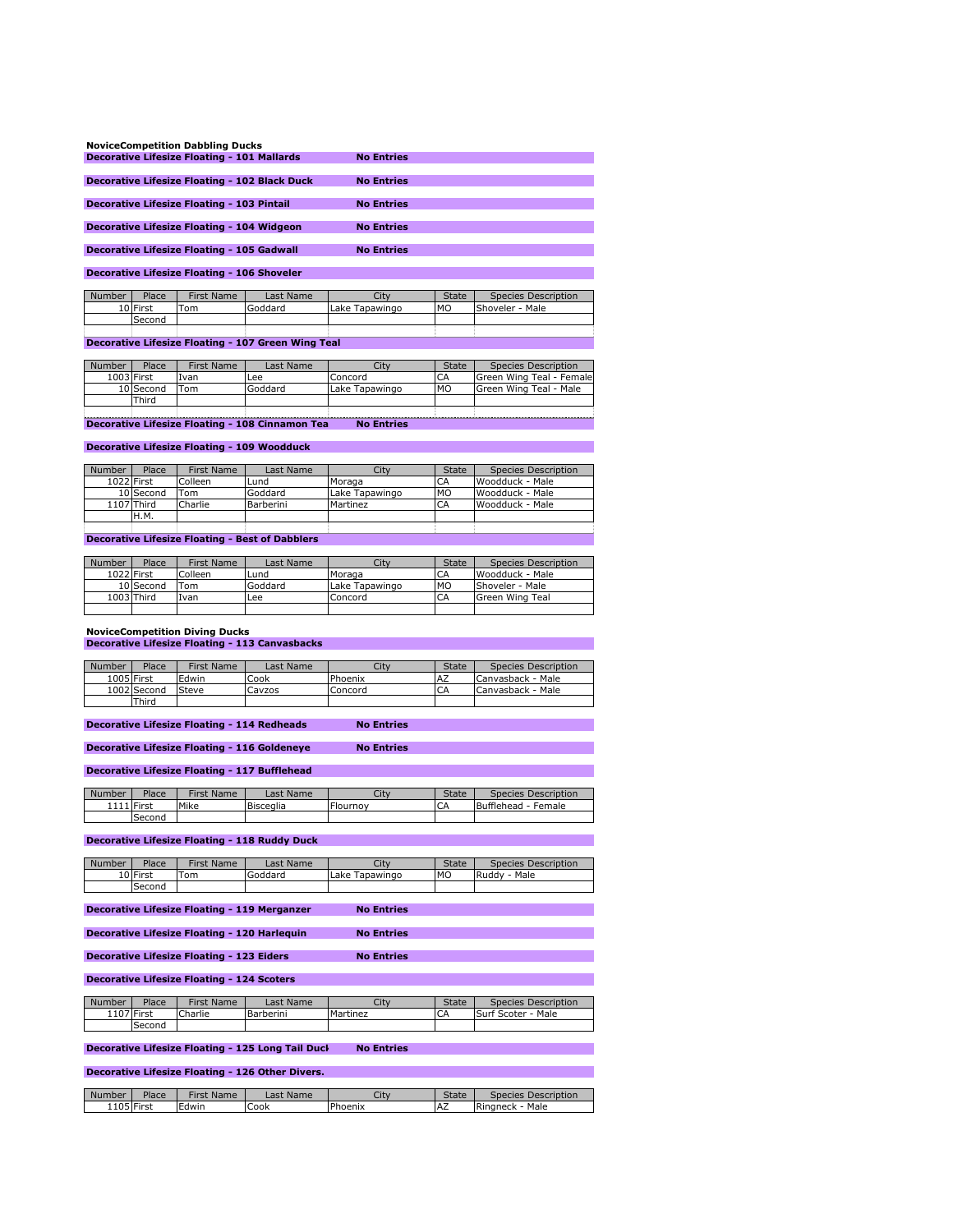| -ocor<br>:onc |  |  |  |
|---------------|--|--|--|
|               |  |  |  |

# **Decorative Lifesize Floating - Best of Divers**

| Number            | Place        | First Name | Last Name        | City           | <b>State</b> | Species Description |
|-------------------|--------------|------------|------------------|----------------|--------------|---------------------|
| <b>1111 First</b> |              | Mike       | <b>Bisceglia</b> | Flournav       | CA           | Bufflehead - Female |
|                   | 10 Second    | $T$ om     | Goddard          | Lake Tanawingo | <b>MO</b>    | Ruddy - Male        |
|                   | $1105$ Third | Edwin      | Cook             | Phoenix        | <b>AZ</b>    | Canvasback - Male   |
|                   |              |            |                  |                |              |                     |

**Decorative Lifesize Floating - All Geese/Brant # No Entries** 

**Decorative Lifesize Floating - All Confidence #1 No Entries** 

**Decorative Lifesize Floating - Novice Best of Show**

| Number | Place             | First Name | Last Name        | City           | <b>State</b> | Species Description |
|--------|-------------------|------------|------------------|----------------|--------------|---------------------|
|        | <b>1111 First</b> | Mike       | <b>Bisceglia</b> | Flounev        | CA           | Bufflehead - Female |
|        | 10 Second         | Tom        | Goddard          | Lake Tapawingo | <b>MO</b>    | Ruddy - Male        |
|        | 1022 Third        | Colleen    | Lund             | Moraga         | CA           | Woodduck - Male     |
|        | <b>HM</b>         |            |                  |                |              |                     |

## **Novice Competition Dabbling Ducks**

| <b>PFDA Hunting Decovs-201 Mallards</b> |              |            |           |            |              |                     |  |
|-----------------------------------------|--------------|------------|-----------|------------|--------------|---------------------|--|
| Number                                  | <b>Place</b> | First Name | Last Name | City       | <b>State</b> | Species Description |  |
| 1018                                    | First        | Hunter     | McColm    | Ouincy     | CA           | Mallard - Female    |  |
| 1046                                    | Second       | Tim        | Murphy    | Sacramento | CA           | Mallard - A - Male  |  |
| 1046                                    | Third        | 'Tim       | Murphy    | Sacramento | CA           | Mallard - B - Male  |  |
|                                         | H.M.         |            |           |            |              |                     |  |
|                                         |              |            |           |            |              |                     |  |

| <b>PFDA Hunting Decovs- 202 Black Duck</b>      | <b>No Entries</b> |
|-------------------------------------------------|-------------------|
|                                                 |                   |
| <b>PFDA Hunting Decovs- 203 Pintail</b>         | <b>No Entries</b> |
|                                                 |                   |
| <b>PFDA Hunting Decoys- 204 Widgeon</b>         | <b>No Entries</b> |
|                                                 |                   |
| <b>PFDA Hunting Decoys- 205 Gadwall</b>         | <b>No Entries</b> |
|                                                 |                   |
| <b>PFDA Hunting Decovs- 206 Shoveler</b>        | <b>No Entries</b> |
|                                                 |                   |
| <b>PFDA Hunting Decovs- 207 Green Wing Teal</b> | <b>No Entries</b> |
|                                                 |                   |
| <b>PFDA Hunting Decovs- 208 Cinnamon Teal</b>   | <b>No Entries</b> |
|                                                 |                   |
| <b>PFDA Hunting Decovs-209 Woodduck</b>         | <b>No Entries</b> |

| <b>PFDA Hunting Decoys - 210 Best of Dabblers</b> |              |               |           |            |              |                     |  |  |
|---------------------------------------------------|--------------|---------------|-----------|------------|--------------|---------------------|--|--|
| Number                                            | Place        | First Name    | Last Name | City       | <b>State</b> | Species Description |  |  |
| 1018                                              | First        | <b>Hunter</b> | Mc Colm   | Ouincy     | CA           | Mallard - Female    |  |  |
| 1046                                              | Second       | Tim           | Murphy    | Sacramento | CA           | Mallard - A         |  |  |
| 1046                                              | <b>Third</b> | Tim           | Murphy    | Sacramento | CA           | Mallard - B         |  |  |
|                                                   | H.M.         |               |           |            |              |                     |  |  |

### **Novice Competition Diving Ducks**

| <b>PFDA Hunting Decovs - 213 Canvasbacks</b> |        |                   |           |           |              |                     |  |
|----------------------------------------------|--------|-------------------|-----------|-----------|--------------|---------------------|--|
| <b>Number</b>                                | Place  | <b>First Name</b> | Last Name | Citv      | <b>State</b> | Species Description |  |
| 1024                                         | First  | Jason             | Jones     | Vacaville | CΑ           | Canvasback - Male   |  |
|                                              | Second |                   |           |           |              |                     |  |

| <b>PFDA Hunting Decoys- 214 Redheads</b>   | <b>No Entries</b> |
|--------------------------------------------|-------------------|
|                                            |                   |
| <b>PFDA Hunting Decoys- 215 Scaup</b>      | <b>No Entries</b> |
|                                            |                   |
| <b>PFDA Hunting Decoys- 216 Goldeneye</b>  | <b>No Entries</b> |
|                                            |                   |
| PFDA Hunting Decoys- 217 Bufflehead        | <b>No Entries</b> |
|                                            |                   |
| <b>PFDA Hunting Decoys- 218 Ruddy Duck</b> | <b>No Entries</b> |
|                                            |                   |
| <b>PFDA Hunting Decoys- 219 Merganzer</b>  | <b>No Entries</b> |
|                                            |                   |
| <b>PFDA Hunting Decoys- 220 Harleguin</b>  | <b>No Entries</b> |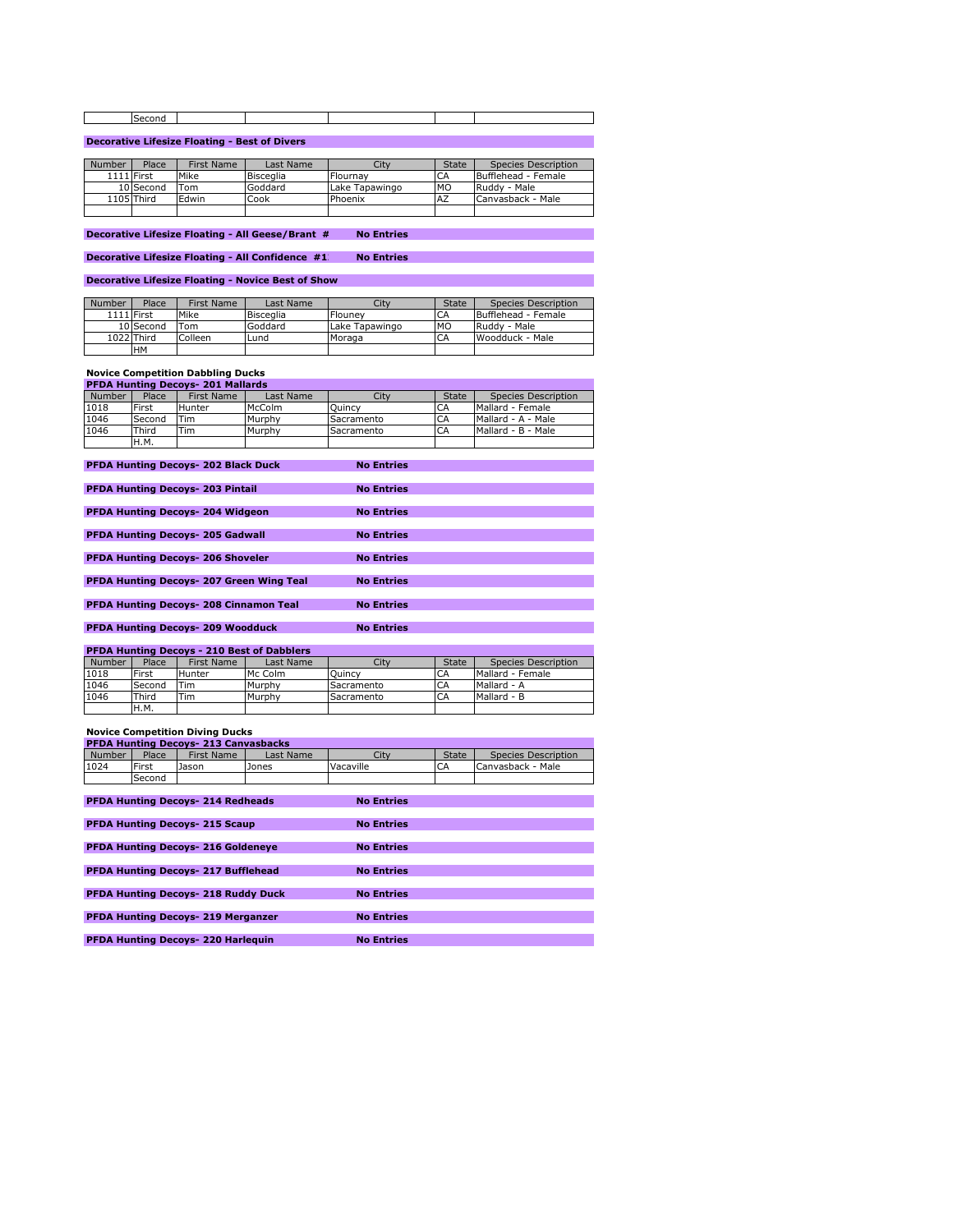| <b>PFDA Hunting Decovs-223 Eiders</b>          | <b>No Entries</b> |
|------------------------------------------------|-------------------|
|                                                |                   |
| <b>PFDA Hunting Decovs-224 Scoters</b>         | <b>No Entries</b> |
|                                                |                   |
| <b>PFDA Hunting Decoys- 225 Long Tail Duck</b> |                   |

**PFDA Hunting Decoys- 225 Long Tail Duck**<br>Number Place First Name Last Name City State Species Description<br>1110 Second Jim C. Brown Fieldbrook CA Long Tail - Male Second

**PFDA Hunting Decoys - 226 Other Divers. No Entries**

**PFDA Hunting Decoys- Best of Divers**

| Number | Place  | First Name | Last Name | City       | <b>State</b> | Species Description |  |  |
|--------|--------|------------|-----------|------------|--------------|---------------------|--|--|
| 1110   | First  | <b>Jim</b> | Brown     | Fieldbrook | <b>CA</b>    | Long Tail - Male    |  |  |
| 1024   | Second | Jason      | Jones     | Vacaville  | <b>CA</b>    | Canvasback - Male   |  |  |
|        | Third  |            |           |            |              |                     |  |  |

# **PFDA Hunting Decoys - All Geese/Brant #228 No Entries**

**PFDA Hunting Decoys - All Confidence #229 No Entries**

| <b>PFDA Hunting Decoys- Novice Best of Show</b> |             |            |              |            |              |                     |  |
|-------------------------------------------------|-------------|------------|--------------|------------|--------------|---------------------|--|
| Number                                          | Place       | First Name | Last Name    | City       | <b>State</b> | Species Description |  |
| 1018                                            | First       | Hunter     | McColm       | Ouincy     | CA           | Mallard - Female    |  |
| 1110                                            | Second      | lim C.     | <b>Brown</b> | Fieldbrook | CA           | Long Tail - Male    |  |
| 1046                                            | Third       | Tim        | Murphy       | Sacramento | CA           | Mallard - A         |  |
|                                                 | <b>H.M.</b> |            |              |            |              |                     |  |

| <b>NoviceCompetition Dabbling Ducks</b>                                             |                   |
|-------------------------------------------------------------------------------------|-------------------|
| <b>IWCA Style Decoys- 301 Mallards</b>                                              | <b>No Entries</b> |
|                                                                                     |                   |
| <b>IWCA Style Decoys- 302 Black Duck</b>                                            | <b>No Entries</b> |
|                                                                                     |                   |
| <b>IWCA Style Decoys-303 Pintail</b>                                                | <b>No Entries</b> |
|                                                                                     |                   |
| <b>IWCA Style Decoys- 304 Widgeon</b>                                               | <b>No Entries</b> |
| <b>IWCA Style Decoys- 305 Gadwall</b>                                               | <b>No Entries</b> |
|                                                                                     |                   |
| <b>IWCA Style Decoys- 306 Shoveler</b>                                              | <b>No Entries</b> |
|                                                                                     |                   |
| <b>IWCA Style Decoys- 307 Green Wing Teal</b>                                       | <b>No Entries</b> |
|                                                                                     |                   |
| <b>IWCA Style Decoys- 308 Cinnamon Teal</b>                                         | <b>No Entries</b> |
|                                                                                     |                   |
| <b>IWCA Style Decoys- 309 Woodduck</b>                                              | <b>No Entries</b> |
|                                                                                     |                   |
| <b>IWCA Style Decoys - Best of Dabblers</b>                                         | <b>No Entries</b> |
|                                                                                     |                   |
| <b>NoviceCompetition Diviing Ducks</b><br><b>IWCA Style Decoys- 313 Canvasbacks</b> | <b>No Entries</b> |
|                                                                                     |                   |
| <b>IWCA Style Decoys- 314 Redheads</b>                                              | <b>No Entries</b> |
|                                                                                     |                   |
|                                                                                     |                   |

# **IWCA Style Decoys- 316 Goldeneye**

| Number | Place   | First Name | ast Name | City     | <b>State</b> | Species Description |
|--------|---------|------------|----------|----------|--------------|---------------------|
|        | 9 First | Robert     | Frost    | Walworth | <b>NY</b>    | Goldeneve           |
|        | Second  |            |          |          |              |                     |

# **IWCA Style Decoys- 317 Bufflehead**

| Number | Place   | <b>First Name</b>                        | Last Name | City              | <b>State</b> | Species Description |
|--------|---------|------------------------------------------|-----------|-------------------|--------------|---------------------|
|        | 9 First | Robert                                   | Frost     | Walworth          | <b>NY</b>    | Bufflehead          |
|        | Second  |                                          |           |                   |              |                     |
|        |         |                                          |           |                   |              |                     |
|        |         | <b>IWCA Style Decoys- 318 Ruddy Duck</b> |           | <b>No Entries</b> |              |                     |
|        |         |                                          |           |                   |              |                     |
|        |         | <b>IWCA Style Decoys- 319 Merganzer</b>  |           | <b>No Entries</b> |              |                     |
|        |         |                                          |           |                   |              |                     |
|        |         | <b>IWCA Style Decovs-320 Harlequin</b>   |           | <b>No Entries</b> |              |                     |
|        |         |                                          |           |                   |              |                     |
|        |         | <b>IWCA Style Decoys- 323 Eiders</b>     |           | <b>No Entries</b> |              |                     |
|        |         |                                          |           |                   |              |                     |
|        |         | <b>IWCA Style Decoys- 324 Scoters</b>    |           | <b>No Entries</b> |              |                     |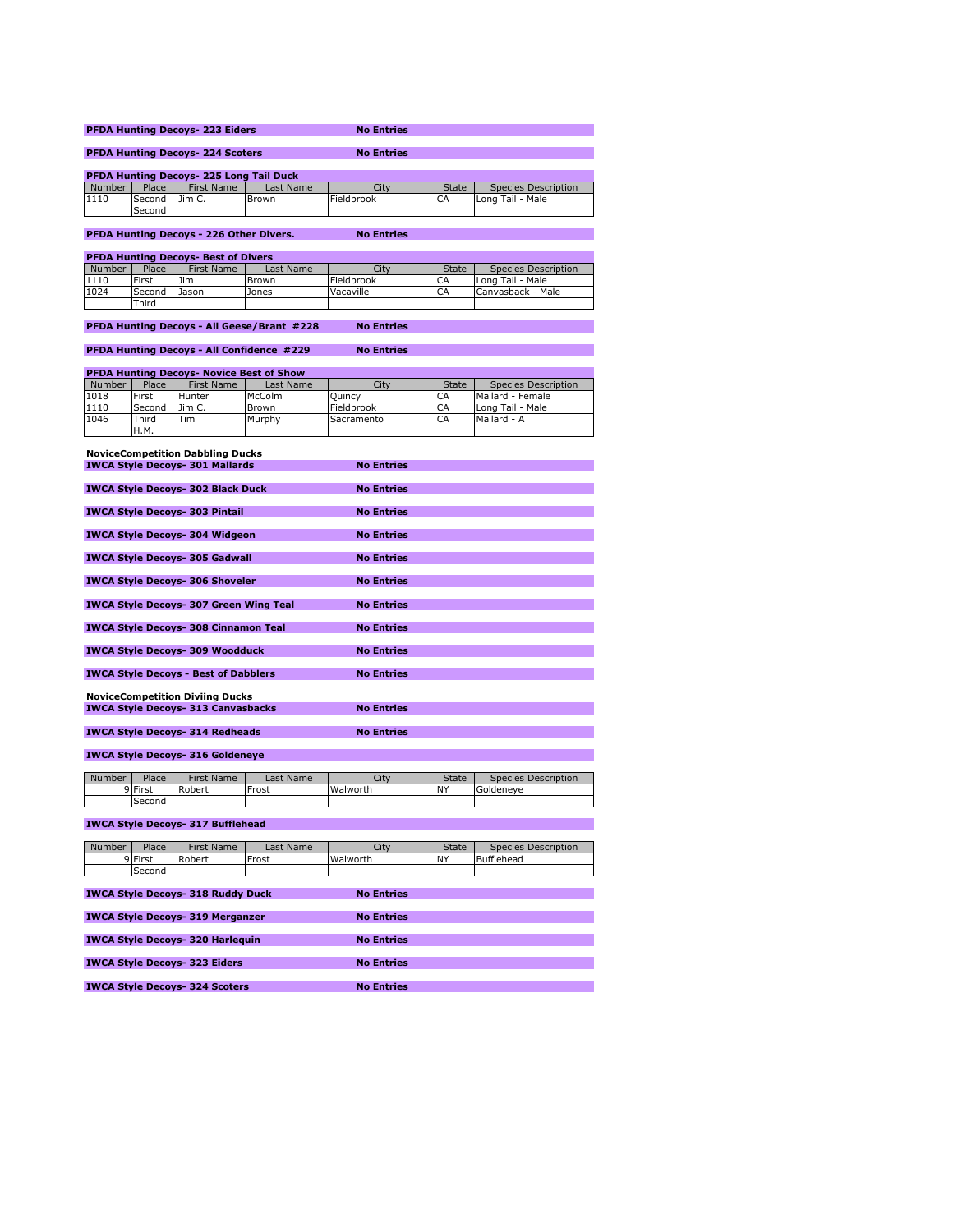|                                                                   |         | <b>IWCA Style Decoys-325 Long Tail Duck</b> |           | <b>No Entries</b> |              |                     |  |  |  |
|-------------------------------------------------------------------|---------|---------------------------------------------|-----------|-------------------|--------------|---------------------|--|--|--|
| <b>IWCA Style Decoys - 326 Other Divers.</b><br><b>No Entries</b> |         |                                             |           |                   |              |                     |  |  |  |
| <b>IWCA Style Decoys-Best of Divers</b>                           |         |                                             |           |                   |              |                     |  |  |  |
|                                                                   |         |                                             |           |                   |              |                     |  |  |  |
| Number                                                            | Place   | First Name                                  | Last Name | City              | <b>State</b> | Species Description |  |  |  |
|                                                                   | 9 First | Robert                                      | Frost     | Walworth          | <b>NY</b>    | Barrows Goldeneve   |  |  |  |
|                                                                   |         |                                             |           |                   |              |                     |  |  |  |

|                                               | 9 Second | Robert     | Frost     | Walworth | ۱NY          | Bufflehead          |  |  |
|-----------------------------------------------|----------|------------|-----------|----------|--------------|---------------------|--|--|
|                                               | Third    |            |           |          |              |                     |  |  |
|                                               |          |            |           |          |              |                     |  |  |
| <b>IWCA Style Decovs- Novice Best of Show</b> |          |            |           |          |              |                     |  |  |
| Number                                        | Place    | First Name | Last Name | City     | <b>State</b> | Species Description |  |  |

|          |        | -------------- | ___      | -------    | ------                                |
|----------|--------|----------------|----------|------------|---------------------------------------|
| 9 First  | Robert | Frost          | Walworth | İNV<br>. . | $\overline{\phantom{0}}$<br>Goldeneve |
| 9 Second | Robert | Frost          | Walworth | <b>NY</b>  | Bufflehead                            |
| Third    |        |                |          |            |                                       |
|          |        |                |          |            |                                       |

# **NoviceCompetition**

| Decorative Lifesize Fish - Freshwater #450 | <b>No Entries</b> |
|--------------------------------------------|-------------------|
|                                            |                   |

# **NoviceCompetition Decorative Lifesize Fish - Saltwater #451 No Entries**

# **NoviceCompetition**

| Decorative Lifesize Fish Trout and Salmon #452 |            |            |           |         |              |                     |  |  |  |
|------------------------------------------------|------------|------------|-----------|---------|--------------|---------------------|--|--|--|
| Number                                         | Place      | First Name | Last Name | Cit     | <b>State</b> | Species Description |  |  |  |
|                                                | 1105 First | Edwin      | Cook      | Phoenix | <b>IAZ</b>   | Montana Gravling    |  |  |  |
|                                                | Second     |            |           |         |              |                     |  |  |  |

# **NoviceCompetition**

| Decorative Lifesize Fish - Wall Mount #453 |            |            |           |             |              |                     |  |  |  |
|--------------------------------------------|------------|------------|-----------|-------------|--------------|---------------------|--|--|--|
| Number                                     | Place      | First Name | Last Name | City        | <b>State</b> | Species Description |  |  |  |
|                                            | 1031 First | Dennis     | Milner    | $\tau$ racv |              | Natural Salmon      |  |  |  |
|                                            | Second     |            |           |             |              |                     |  |  |  |

# **NoviceCompetition Decorative Lifesize Fish - BEST OF SHOW #450-453**

| Number     | Place       | <b>First Name</b> | Last Name | City    | <b>State</b> | Species Description |
|------------|-------------|-------------------|-----------|---------|--------------|---------------------|
| 1031 First |             | Dennis            | Milner    | Tracy   | CΑ           | Natural Salmon      |
|            | 1105 Second | <b>IEdwin</b>     | Cook      | Phoenix | <b>AZ</b>    | Montana Gravling    |
|            | Third       |                   |           |         |              |                     |

## **Junior Carver - 14 and Under - #470**

| Number     | Place       | First Name    | Last Name | City          | <b>State</b> | Species Description |
|------------|-------------|---------------|-----------|---------------|--------------|---------------------|
| 1069 First |             | $T$ vler      | Clemons   | Martinez      | <b>CA</b>    | Catfish             |
|            | 1116 Second | <b>Hunter</b> | Kelly     | Arrovo Grande | <b>CA</b>    | Bufflehead          |
|            | Third       |               |           |               |              |                     |

# **Junior Carver - 15 and Older - #470**

| Number     | Place       | First Name | Last Name  | City          | <b>State</b> | Species Description |  |  |  |
|------------|-------------|------------|------------|---------------|--------------|---------------------|--|--|--|
| 1115 First |             | Glenn      | Richardson | Martinez      | CA           | <b>Blueaill</b>     |  |  |  |
|            | 1067 Second | Sabrina    | Larez      | Pleasant Hill | CA           | Scarlet Taneger     |  |  |  |
|            | Third       |            |            |               |              |                     |  |  |  |

# **Junior Carver - 14 and Under - BEST OF SHOW**

| Number     | Place       | <b>First Name</b> | Last Name | City          | <b>State</b> | Species Description |
|------------|-------------|-------------------|-----------|---------------|--------------|---------------------|
| 1069 First |             | Tyler             | Clemons   | Martinez      | CA           | Catfish             |
|            | 1116 Second | Hunter            | Kelly     | Arrovo Grande | CA           | Bufflehead          |
|            | Third       |                   |           |               |              |                     |

# **Junior Carver - 15 and Older - BEST OF SHOW**

| Number     | Place       | First Name | Last Name  | City          | State     | Species Description |
|------------|-------------|------------|------------|---------------|-----------|---------------------|
| 1115 First |             | Glen       | Richardson | Martinez      | <b>CA</b> | Bluegill            |
|            | 1067 Second | Sabrina    | Larez      | Pleasant Hill | CΑ        | Scarlet Taneger     |
|            | Third       |            |            |               |           |                     |

| Bench Class - #475 |            |            |                   |               |              |                     |  |  |  |
|--------------------|------------|------------|-------------------|---------------|--------------|---------------------|--|--|--|
| Number             | Place      | First Name | Last Name         | City          | <b>State</b> | Species Description |  |  |  |
| <b>1110 First</b>  |            | <b>Jim</b> | <b>Brown</b>      | Fieldbrook    | CA           | <b>Blue Bill</b>    |  |  |  |
|                    | 6-A Second | Ben        | <b>Drumhollas</b> | Selingrove    | <b>PA</b>    | Ringneck Hen        |  |  |  |
|                    | 1047 Third | Barbara    | MaeDonald         | McKinlevville | CA           | Scaup               |  |  |  |

## **NoviceCompetition**

| Decorative Lifesize Wildfowl - Waterfowl #501 |            |                          |                     |                                    |                     |  |  |  |  |
|-----------------------------------------------|------------|--------------------------|---------------------|------------------------------------|---------------------|--|--|--|--|
| Place                                         | First Name | Last Name                | City                | <b>State</b>                       | Species Description |  |  |  |  |
| 1057 First                                    |            | Saephan                  |                     |                                    | Mallard             |  |  |  |  |
| 1102 Second                                   |            |                          |                     |                                    | Blue Wing Teal      |  |  |  |  |
| 1017 Third                                    |            |                          |                     | CA                                 | Green Wing Teal     |  |  |  |  |
| H.M.                                          |            |                          |                     |                                    |                     |  |  |  |  |
|                                               |            | Lai<br><b>IRE</b><br>Tom | Krua<br>Summerville | Sacramento<br>Davton<br>Coarsegold | CA<br><b>NV</b>     |  |  |  |  |